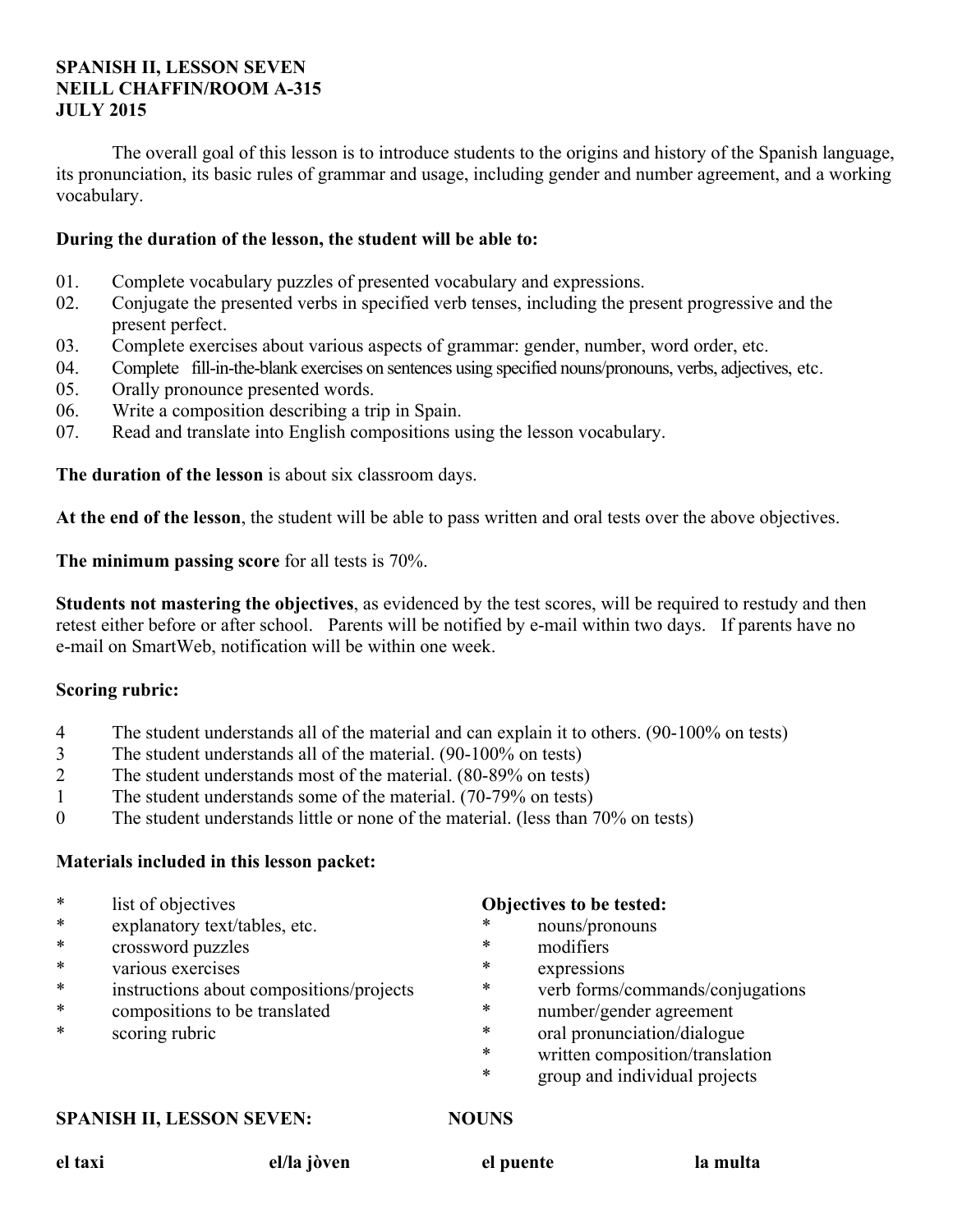**la luz roja/verde la regla el camino la autopista/carrera la carrera/autovìa el parqueo el tràfico/trànsito el semàforo/la señal la gasolinera/el servicio el prèstamo la vuelta el dueño el mascote el lugar el tanque el coche/carro el bus/autobùs la avenida el carril/la pista/la vìa el sentido la ciudad el bache la caja la parte/porciòn la moneda el parquìmetro la ranura el tiquete el parabrisas el peaje/la cuota el cobrador la llave el motor la garita/cabina de peaje la salida la ventanilla la velocidad la entrada el tiempo la lìnea el ròtulo la cuadra/manzana el plano la bocacalle/el cruce** taxi youth bridge fine

red/green light rule road highway highway parking lot traffic traffic signal gas station loan turn owner pet place tank (gas) car bus avenue lane (road/street) direction (way) city rut, pothole checkout, register part, portion coin parking meter slot, groove ticket windshield wiper toll collector key, wrench motor, engine toll booth exit window speed entrance time line sign block (city) plan, diagram, plat intersection **la contaminaciòn el aire la causa** 

**la gas/nafta/benzina el conductor el centro el arcèn/acotamiento la banquina/berma el hombrillo la vìa/banda/el canal el lado la esquina la rueda la llanta/goma/el neumàtico el lodo la rueda de repuesto la rueda de recambio el/la gato-a el pinchazo la llanta desinflada la maletera/el baùl el descapotable/convertible el volante el SUV el freno el capo la puerta la guantera las direccionales/intermitent** glove box **es la licencia/el carnet el permiso de conducir el coche deportivo el sedan el pronto/pie/pago inicial la tasa de interès el precio el plazo el/la consumidor-a la basura la fogata las armas el cohete el bosque el hornillo el ascensor la moto/la motocicleta el/la agente de policìa** air cause truck driver side corner wheel tire mud flat SUV door price trash rocket forest

contamination gasoline center, downtown shoulder (of road) shoulder (of road) shoulder (of road) lane (of road) spare tire spare tire jack (car) flat tire trunk (car) convertible (car) steering wheel brake (car) hood (car) turn signals driver's license driver's license sports car sedan (4-door car) down payment interest rate term, length (of a loan) consumer, purchaser bonfire firearms camp/portable stove elevator motorcycle policeman/woman

#### SPANISH II, LESSON SEVEN: MODIFIERS/EXPRESSIONS

**si mientras ancho varios** 

**el camiòn**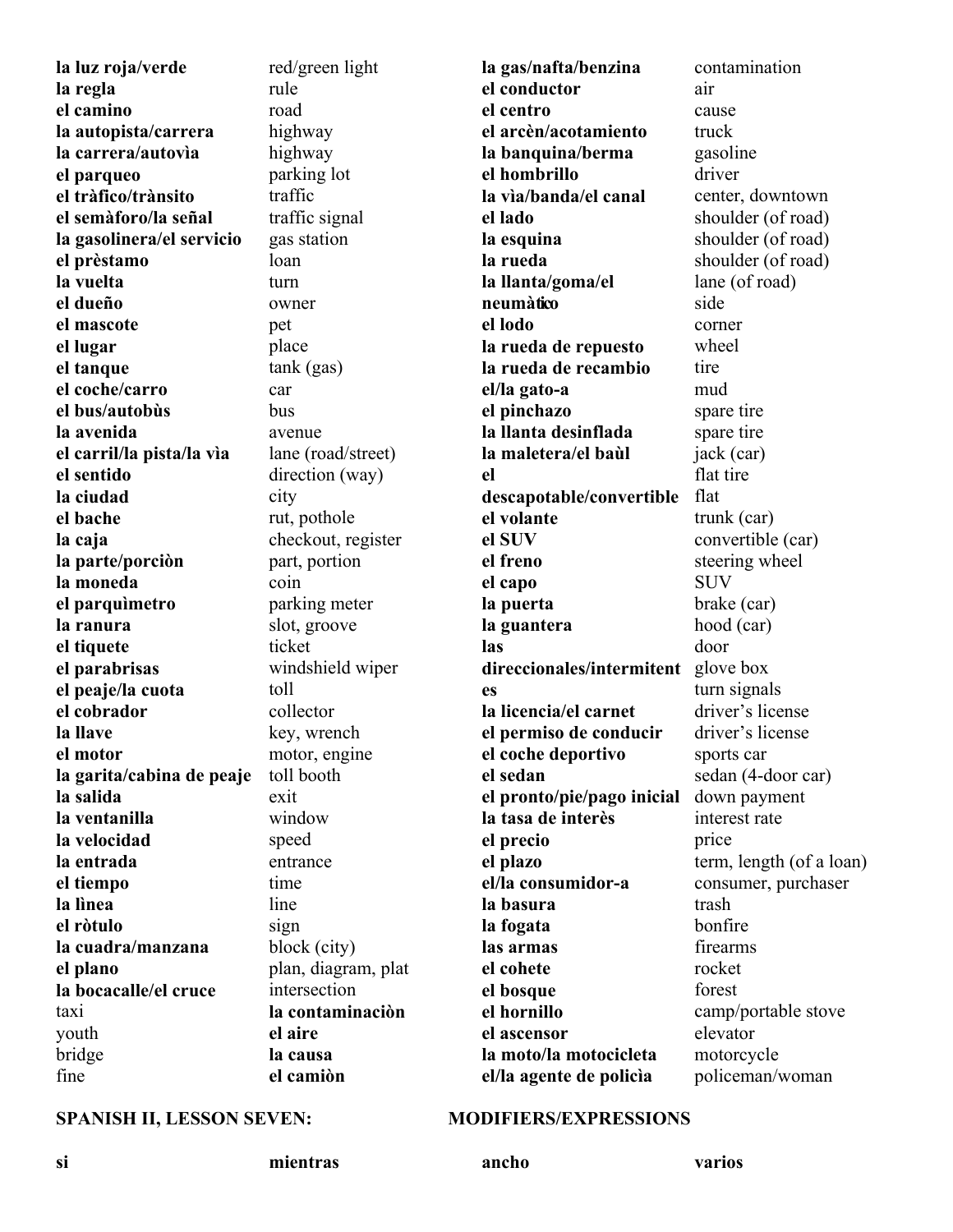**hay mucho cada rural adentro de afuera de cerca de a lo lejos de estrecho principal segundo derecho/recto izquierdo continua màxima tacaño tambièn pero porque menos màs aquì/acà ahora despacio muy delante de ¡ten cuidado! ¿dònde? pròximo ¿cuàndo? al lado de por lo general ùnico ¿cuàl? contaminado todos serio contrario mismo sobre lo que entre deportivo ¿cuànto?** if while wide

several, various there is/are much, a lot each rural inside, within outside of near at a distance from narrow principal, main second right (direction) left (direction) continuous maximum cheap, stingy also, too but because less more here now slow very in front of, ahead be careful where next when to the side of generally, usually only, sole, one which contaminated, polluted all serious contrary, opposite same over, about that which between, among sports (as an adjective) how much **¿por què? casi** 

**vacìo desinflado/ponchado repuesto/recambio intermitente muchas veces suficiente/bastante siempre a largo/corto plazo asì algo unos antes de despuès de ¿quièn? ¡a ver! sin propio por favor indicado familiar con temprano mañana libre otro cortès nada subterraneo luego primer/primera municipal a/por lo menos ¡al volante! tan oriental occidental desde sin duda pues nunca peligroso moderno de noche de dìa algùn/alguno/alguna tanto**  why?

almost empty, vacant flat, deflated spare, replacement intermittent many times enough always long/short term so, thus something some before after who we'll see! let's see! without own please indicated familiar with early tomorrow free, unoccupied other, another courteous nothing subterranean, underground later, next first municipal at the least to the wheel! let's go! so, so very eastern western since, from without doubt, doubtless well (as an exclamation) never dangerous modern at night during the day some so much, so many

#### **SPANISH II, LESSON SEVEN: INFINITIVES**

BAJARSE (get out, go down) TENER (have)\* TOMAR (take)

OFRECER (offer)\*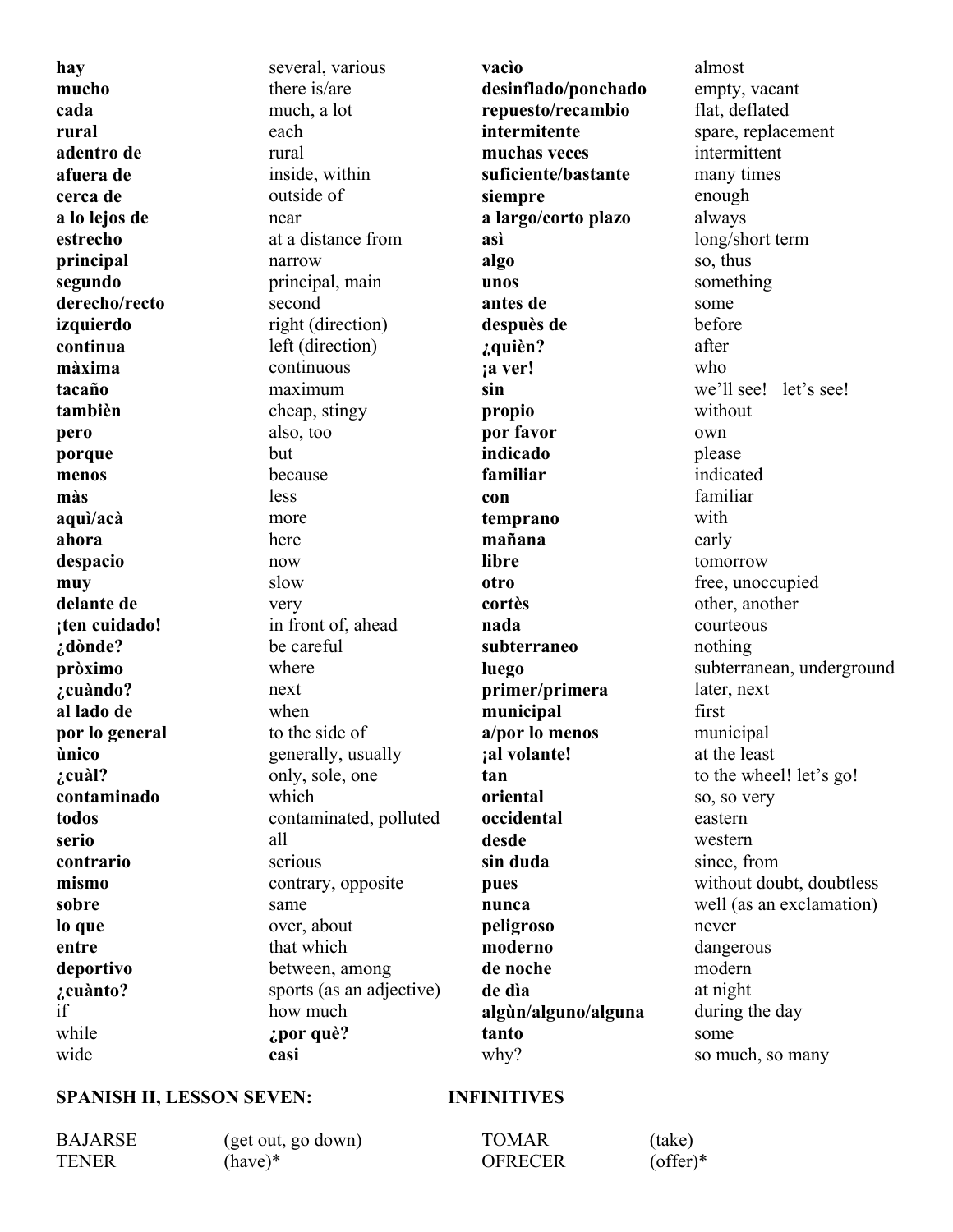| <b>ENCONTRARSE</b><br>(meet, find, encounter)*<br><b>GUSTARSE</b><br>(like, be pleased by)<br><b>FORMAR</b><br>(form)<br><b>ADIVINAR</b><br>(guess)<br>(become familiar with)<br><b>FAMILIARIZARSE</b><br><b>PENSAR</b><br>$(think)*$<br>(watch, look at)<br><b>COMPRAR</b><br><b>MIRAR</b><br>(buy)<br><b>OBSERVAR</b><br>(observe)<br><b>GANAR</b><br>(win, earn)<br><b>RECORDAR</b><br>(remember)*<br><b>TRABAJAR</b><br>(work)<br><b>HACER</b><br>(do, make)*<br><b>PAREAR</b><br>(match)<br>(fill)<br><b>LLENAR</b><br><b>CREAR</b><br>(create)<br><b>NECESITAR</b><br>LAVAR<br>(wash)<br>(need)<br>$(want, wish)*$<br><b>QUERER</b><br><b>PARQUEAR</b><br>(park)<br><b>SIGNIFICAR</b><br><b>CONDUCIR</b><br>$(drive)*$<br>(signify, mean)<br><b>DAR</b><br>$(give)*$<br><b>PREGUNTAR</b><br>(ask, question)<br><b>VER</b><br><b>CONTAR</b><br>(tell, relate)*<br>(see)<br><b>METER</b><br><b>EXPRESAR</b><br>(express)<br>(put in, insert)<br>(leave, come out)*<br><b>APRENDER</b><br>(learn)<br><b>SALIR</b><br><b>PONER</b><br>$(\text{put}, \text{place})^*$<br><b>AYUDAR</b><br>(help)<br><b>VOLVER</b><br>$(\text{return})^*$<br><b>CLAVAR</b><br>(nail)<br>$(ask, ask for)*$<br><b>LLEGAR</b><br><b>PEDIR</b><br>(arrive)<br><b>DOBLAR</b><br><b>COMPLETAR</b><br>(turn)<br>(complete)<br>(continue)*<br><b>SEGUIR</b><br><b>ENCENDER</b><br>$(ignite, light)*$<br><b>DEBER</b><br>(ought to, should)<br><b>DEPOSITAR</b><br>(deposit, put into)<br><b>IR</b><br>$(g_0)^*$<br><b>CONSUMIR</b><br>(consume)<br><b>SACAR</b><br><b>RESPETAR</b><br>(respect, obey)<br>(take, get)<br><b>VERIFICAR</b><br>(carry, bring)*<br>(verify)<br><b>TRAER</b><br><b>PRENDER</b><br><b>EVITAR</b><br>(turn on, start)<br>(avoid)<br>$(sit down)*$<br><b>SENTARSE</b><br><b>COMENZAR</b><br>$(\text{begin}, \text{start up})^*$<br>ACERCARSE (approach)<br>ACOSTARSE (go to bed)*<br>CONTINUAR (continue)<br><b>JUGAR</b><br>$(\text{play})^*$<br><b>CAMBIAR</b><br><b>SUBIR</b><br>(climb, go up)<br>(change)<br><b>REDUCIR</b><br>$(reduce)*$<br><b>ESPERAR</b><br>(wait, wait for, hope)<br><b>PARARSE</b><br><b>ESCOGER</b><br>$(choose)*$<br>$(\text{stop})$<br>LEVANTARSE<br><b>ADELANTAR</b><br>(go ahead, pass)<br>(get up, arise)<br><b>PROHIBIR</b><br>(prohibit)<br>(introduce, bring in) $*$<br><b>INTRODUCIR</b><br><b>PAGAR</b><br>(pay, pay for)<br><b>NADAR</b><br>(swin)<br><b>CRUZARSE</b><br><b>MANEJAR</b><br>(drive)<br>(cross, intersect)<br>$(\text{come})^*$<br><b>VENIR</b><br><b>SABER</b><br>$(know)*$<br><b>QUEDARSE</b><br>(stay, remain)<br><b>REPARAR</b><br>(repair)<br><b>ESTACIONAR</b><br>(park)<br>(journey, travel)<br><b>VIAJAR</b><br>$(say, tell)*$<br><b>DECIR</b><br><b>VENDER</b><br>(self)<br><b>INDICAR</b><br>(indicate, show)<br><b>BUSCAR</b><br>(look for)<br><b>ENTRAR</b><br><b>EXTENDERSE</b><br>(extend, spread out, reach)*<br>(enter)<br><b>APARCAR</b><br><b>VOLCAR</b><br>(flip/turn over)<br>(park)<br><b>AGARRAR</b><br>(grasp, seize, clutch)<br>CONTESTAR (answer)<br>$(get/become lost)*$<br>PERDERSE<br>$\ast$<br>indicates an irregular and/or | <b>PODER</b> | (be able, can)* | <b>VIVIR</b> | (live) |
|----------------------------------------------------------------------------------------------------------------------------------------------------------------------------------------------------------------------------------------------------------------------------------------------------------------------------------------------------------------------------------------------------------------------------------------------------------------------------------------------------------------------------------------------------------------------------------------------------------------------------------------------------------------------------------------------------------------------------------------------------------------------------------------------------------------------------------------------------------------------------------------------------------------------------------------------------------------------------------------------------------------------------------------------------------------------------------------------------------------------------------------------------------------------------------------------------------------------------------------------------------------------------------------------------------------------------------------------------------------------------------------------------------------------------------------------------------------------------------------------------------------------------------------------------------------------------------------------------------------------------------------------------------------------------------------------------------------------------------------------------------------------------------------------------------------------------------------------------------------------------------------------------------------------------------------------------------------------------------------------------------------------------------------------------------------------------------------------------------------------------------------------------------------------------------------------------------------------------------------------------------------------------------------------------------------------------------------------------------------------------------------------------------------------------------------------------------------------------------------------------------------------------------------------------------------------------------------------------------------------------------------------------------------------------------------------------------------------------------------------------------------------------------------------------------------------------------------------------------------------------------------------------------------------------------------------------------------------------------------------------------------------------------------------------------------------------------------------------------------|--------------|-----------------|--------------|--------|
|                                                                                                                                                                                                                                                                                                                                                                                                                                                                                                                                                                                                                                                                                                                                                                                                                                                                                                                                                                                                                                                                                                                                                                                                                                                                                                                                                                                                                                                                                                                                                                                                                                                                                                                                                                                                                                                                                                                                                                                                                                                                                                                                                                                                                                                                                                                                                                                                                                                                                                                                                                                                                                                                                                                                                                                                                                                                                                                                                                                                                                                                                                                |              |                 |              |        |
|                                                                                                                                                                                                                                                                                                                                                                                                                                                                                                                                                                                                                                                                                                                                                                                                                                                                                                                                                                                                                                                                                                                                                                                                                                                                                                                                                                                                                                                                                                                                                                                                                                                                                                                                                                                                                                                                                                                                                                                                                                                                                                                                                                                                                                                                                                                                                                                                                                                                                                                                                                                                                                                                                                                                                                                                                                                                                                                                                                                                                                                                                                                |              |                 |              |        |
|                                                                                                                                                                                                                                                                                                                                                                                                                                                                                                                                                                                                                                                                                                                                                                                                                                                                                                                                                                                                                                                                                                                                                                                                                                                                                                                                                                                                                                                                                                                                                                                                                                                                                                                                                                                                                                                                                                                                                                                                                                                                                                                                                                                                                                                                                                                                                                                                                                                                                                                                                                                                                                                                                                                                                                                                                                                                                                                                                                                                                                                                                                                |              |                 |              |        |
|                                                                                                                                                                                                                                                                                                                                                                                                                                                                                                                                                                                                                                                                                                                                                                                                                                                                                                                                                                                                                                                                                                                                                                                                                                                                                                                                                                                                                                                                                                                                                                                                                                                                                                                                                                                                                                                                                                                                                                                                                                                                                                                                                                                                                                                                                                                                                                                                                                                                                                                                                                                                                                                                                                                                                                                                                                                                                                                                                                                                                                                                                                                |              |                 |              |        |
|                                                                                                                                                                                                                                                                                                                                                                                                                                                                                                                                                                                                                                                                                                                                                                                                                                                                                                                                                                                                                                                                                                                                                                                                                                                                                                                                                                                                                                                                                                                                                                                                                                                                                                                                                                                                                                                                                                                                                                                                                                                                                                                                                                                                                                                                                                                                                                                                                                                                                                                                                                                                                                                                                                                                                                                                                                                                                                                                                                                                                                                                                                                |              |                 |              |        |
|                                                                                                                                                                                                                                                                                                                                                                                                                                                                                                                                                                                                                                                                                                                                                                                                                                                                                                                                                                                                                                                                                                                                                                                                                                                                                                                                                                                                                                                                                                                                                                                                                                                                                                                                                                                                                                                                                                                                                                                                                                                                                                                                                                                                                                                                                                                                                                                                                                                                                                                                                                                                                                                                                                                                                                                                                                                                                                                                                                                                                                                                                                                |              |                 |              |        |
|                                                                                                                                                                                                                                                                                                                                                                                                                                                                                                                                                                                                                                                                                                                                                                                                                                                                                                                                                                                                                                                                                                                                                                                                                                                                                                                                                                                                                                                                                                                                                                                                                                                                                                                                                                                                                                                                                                                                                                                                                                                                                                                                                                                                                                                                                                                                                                                                                                                                                                                                                                                                                                                                                                                                                                                                                                                                                                                                                                                                                                                                                                                |              |                 |              |        |
|                                                                                                                                                                                                                                                                                                                                                                                                                                                                                                                                                                                                                                                                                                                                                                                                                                                                                                                                                                                                                                                                                                                                                                                                                                                                                                                                                                                                                                                                                                                                                                                                                                                                                                                                                                                                                                                                                                                                                                                                                                                                                                                                                                                                                                                                                                                                                                                                                                                                                                                                                                                                                                                                                                                                                                                                                                                                                                                                                                                                                                                                                                                |              |                 |              |        |
|                                                                                                                                                                                                                                                                                                                                                                                                                                                                                                                                                                                                                                                                                                                                                                                                                                                                                                                                                                                                                                                                                                                                                                                                                                                                                                                                                                                                                                                                                                                                                                                                                                                                                                                                                                                                                                                                                                                                                                                                                                                                                                                                                                                                                                                                                                                                                                                                                                                                                                                                                                                                                                                                                                                                                                                                                                                                                                                                                                                                                                                                                                                |              |                 |              |        |
|                                                                                                                                                                                                                                                                                                                                                                                                                                                                                                                                                                                                                                                                                                                                                                                                                                                                                                                                                                                                                                                                                                                                                                                                                                                                                                                                                                                                                                                                                                                                                                                                                                                                                                                                                                                                                                                                                                                                                                                                                                                                                                                                                                                                                                                                                                                                                                                                                                                                                                                                                                                                                                                                                                                                                                                                                                                                                                                                                                                                                                                                                                                |              |                 |              |        |
|                                                                                                                                                                                                                                                                                                                                                                                                                                                                                                                                                                                                                                                                                                                                                                                                                                                                                                                                                                                                                                                                                                                                                                                                                                                                                                                                                                                                                                                                                                                                                                                                                                                                                                                                                                                                                                                                                                                                                                                                                                                                                                                                                                                                                                                                                                                                                                                                                                                                                                                                                                                                                                                                                                                                                                                                                                                                                                                                                                                                                                                                                                                |              |                 |              |        |
|                                                                                                                                                                                                                                                                                                                                                                                                                                                                                                                                                                                                                                                                                                                                                                                                                                                                                                                                                                                                                                                                                                                                                                                                                                                                                                                                                                                                                                                                                                                                                                                                                                                                                                                                                                                                                                                                                                                                                                                                                                                                                                                                                                                                                                                                                                                                                                                                                                                                                                                                                                                                                                                                                                                                                                                                                                                                                                                                                                                                                                                                                                                |              |                 |              |        |
|                                                                                                                                                                                                                                                                                                                                                                                                                                                                                                                                                                                                                                                                                                                                                                                                                                                                                                                                                                                                                                                                                                                                                                                                                                                                                                                                                                                                                                                                                                                                                                                                                                                                                                                                                                                                                                                                                                                                                                                                                                                                                                                                                                                                                                                                                                                                                                                                                                                                                                                                                                                                                                                                                                                                                                                                                                                                                                                                                                                                                                                                                                                |              |                 |              |        |
|                                                                                                                                                                                                                                                                                                                                                                                                                                                                                                                                                                                                                                                                                                                                                                                                                                                                                                                                                                                                                                                                                                                                                                                                                                                                                                                                                                                                                                                                                                                                                                                                                                                                                                                                                                                                                                                                                                                                                                                                                                                                                                                                                                                                                                                                                                                                                                                                                                                                                                                                                                                                                                                                                                                                                                                                                                                                                                                                                                                                                                                                                                                |              |                 |              |        |
|                                                                                                                                                                                                                                                                                                                                                                                                                                                                                                                                                                                                                                                                                                                                                                                                                                                                                                                                                                                                                                                                                                                                                                                                                                                                                                                                                                                                                                                                                                                                                                                                                                                                                                                                                                                                                                                                                                                                                                                                                                                                                                                                                                                                                                                                                                                                                                                                                                                                                                                                                                                                                                                                                                                                                                                                                                                                                                                                                                                                                                                                                                                |              |                 |              |        |
|                                                                                                                                                                                                                                                                                                                                                                                                                                                                                                                                                                                                                                                                                                                                                                                                                                                                                                                                                                                                                                                                                                                                                                                                                                                                                                                                                                                                                                                                                                                                                                                                                                                                                                                                                                                                                                                                                                                                                                                                                                                                                                                                                                                                                                                                                                                                                                                                                                                                                                                                                                                                                                                                                                                                                                                                                                                                                                                                                                                                                                                                                                                |              |                 |              |        |
|                                                                                                                                                                                                                                                                                                                                                                                                                                                                                                                                                                                                                                                                                                                                                                                                                                                                                                                                                                                                                                                                                                                                                                                                                                                                                                                                                                                                                                                                                                                                                                                                                                                                                                                                                                                                                                                                                                                                                                                                                                                                                                                                                                                                                                                                                                                                                                                                                                                                                                                                                                                                                                                                                                                                                                                                                                                                                                                                                                                                                                                                                                                |              |                 |              |        |
|                                                                                                                                                                                                                                                                                                                                                                                                                                                                                                                                                                                                                                                                                                                                                                                                                                                                                                                                                                                                                                                                                                                                                                                                                                                                                                                                                                                                                                                                                                                                                                                                                                                                                                                                                                                                                                                                                                                                                                                                                                                                                                                                                                                                                                                                                                                                                                                                                                                                                                                                                                                                                                                                                                                                                                                                                                                                                                                                                                                                                                                                                                                |              |                 |              |        |
|                                                                                                                                                                                                                                                                                                                                                                                                                                                                                                                                                                                                                                                                                                                                                                                                                                                                                                                                                                                                                                                                                                                                                                                                                                                                                                                                                                                                                                                                                                                                                                                                                                                                                                                                                                                                                                                                                                                                                                                                                                                                                                                                                                                                                                                                                                                                                                                                                                                                                                                                                                                                                                                                                                                                                                                                                                                                                                                                                                                                                                                                                                                |              |                 |              |        |
|                                                                                                                                                                                                                                                                                                                                                                                                                                                                                                                                                                                                                                                                                                                                                                                                                                                                                                                                                                                                                                                                                                                                                                                                                                                                                                                                                                                                                                                                                                                                                                                                                                                                                                                                                                                                                                                                                                                                                                                                                                                                                                                                                                                                                                                                                                                                                                                                                                                                                                                                                                                                                                                                                                                                                                                                                                                                                                                                                                                                                                                                                                                |              |                 |              |        |
|                                                                                                                                                                                                                                                                                                                                                                                                                                                                                                                                                                                                                                                                                                                                                                                                                                                                                                                                                                                                                                                                                                                                                                                                                                                                                                                                                                                                                                                                                                                                                                                                                                                                                                                                                                                                                                                                                                                                                                                                                                                                                                                                                                                                                                                                                                                                                                                                                                                                                                                                                                                                                                                                                                                                                                                                                                                                                                                                                                                                                                                                                                                |              |                 |              |        |
|                                                                                                                                                                                                                                                                                                                                                                                                                                                                                                                                                                                                                                                                                                                                                                                                                                                                                                                                                                                                                                                                                                                                                                                                                                                                                                                                                                                                                                                                                                                                                                                                                                                                                                                                                                                                                                                                                                                                                                                                                                                                                                                                                                                                                                                                                                                                                                                                                                                                                                                                                                                                                                                                                                                                                                                                                                                                                                                                                                                                                                                                                                                |              |                 |              |        |
|                                                                                                                                                                                                                                                                                                                                                                                                                                                                                                                                                                                                                                                                                                                                                                                                                                                                                                                                                                                                                                                                                                                                                                                                                                                                                                                                                                                                                                                                                                                                                                                                                                                                                                                                                                                                                                                                                                                                                                                                                                                                                                                                                                                                                                                                                                                                                                                                                                                                                                                                                                                                                                                                                                                                                                                                                                                                                                                                                                                                                                                                                                                |              |                 |              |        |
|                                                                                                                                                                                                                                                                                                                                                                                                                                                                                                                                                                                                                                                                                                                                                                                                                                                                                                                                                                                                                                                                                                                                                                                                                                                                                                                                                                                                                                                                                                                                                                                                                                                                                                                                                                                                                                                                                                                                                                                                                                                                                                                                                                                                                                                                                                                                                                                                                                                                                                                                                                                                                                                                                                                                                                                                                                                                                                                                                                                                                                                                                                                |              |                 |              |        |
|                                                                                                                                                                                                                                                                                                                                                                                                                                                                                                                                                                                                                                                                                                                                                                                                                                                                                                                                                                                                                                                                                                                                                                                                                                                                                                                                                                                                                                                                                                                                                                                                                                                                                                                                                                                                                                                                                                                                                                                                                                                                                                                                                                                                                                                                                                                                                                                                                                                                                                                                                                                                                                                                                                                                                                                                                                                                                                                                                                                                                                                                                                                |              |                 |              |        |
|                                                                                                                                                                                                                                                                                                                                                                                                                                                                                                                                                                                                                                                                                                                                                                                                                                                                                                                                                                                                                                                                                                                                                                                                                                                                                                                                                                                                                                                                                                                                                                                                                                                                                                                                                                                                                                                                                                                                                                                                                                                                                                                                                                                                                                                                                                                                                                                                                                                                                                                                                                                                                                                                                                                                                                                                                                                                                                                                                                                                                                                                                                                |              |                 |              |        |
|                                                                                                                                                                                                                                                                                                                                                                                                                                                                                                                                                                                                                                                                                                                                                                                                                                                                                                                                                                                                                                                                                                                                                                                                                                                                                                                                                                                                                                                                                                                                                                                                                                                                                                                                                                                                                                                                                                                                                                                                                                                                                                                                                                                                                                                                                                                                                                                                                                                                                                                                                                                                                                                                                                                                                                                                                                                                                                                                                                                                                                                                                                                |              |                 |              |        |
|                                                                                                                                                                                                                                                                                                                                                                                                                                                                                                                                                                                                                                                                                                                                                                                                                                                                                                                                                                                                                                                                                                                                                                                                                                                                                                                                                                                                                                                                                                                                                                                                                                                                                                                                                                                                                                                                                                                                                                                                                                                                                                                                                                                                                                                                                                                                                                                                                                                                                                                                                                                                                                                                                                                                                                                                                                                                                                                                                                                                                                                                                                                |              |                 |              |        |
|                                                                                                                                                                                                                                                                                                                                                                                                                                                                                                                                                                                                                                                                                                                                                                                                                                                                                                                                                                                                                                                                                                                                                                                                                                                                                                                                                                                                                                                                                                                                                                                                                                                                                                                                                                                                                                                                                                                                                                                                                                                                                                                                                                                                                                                                                                                                                                                                                                                                                                                                                                                                                                                                                                                                                                                                                                                                                                                                                                                                                                                                                                                |              |                 |              |        |
|                                                                                                                                                                                                                                                                                                                                                                                                                                                                                                                                                                                                                                                                                                                                                                                                                                                                                                                                                                                                                                                                                                                                                                                                                                                                                                                                                                                                                                                                                                                                                                                                                                                                                                                                                                                                                                                                                                                                                                                                                                                                                                                                                                                                                                                                                                                                                                                                                                                                                                                                                                                                                                                                                                                                                                                                                                                                                                                                                                                                                                                                                                                |              |                 |              |        |
|                                                                                                                                                                                                                                                                                                                                                                                                                                                                                                                                                                                                                                                                                                                                                                                                                                                                                                                                                                                                                                                                                                                                                                                                                                                                                                                                                                                                                                                                                                                                                                                                                                                                                                                                                                                                                                                                                                                                                                                                                                                                                                                                                                                                                                                                                                                                                                                                                                                                                                                                                                                                                                                                                                                                                                                                                                                                                                                                                                                                                                                                                                                |              |                 |              |        |
|                                                                                                                                                                                                                                                                                                                                                                                                                                                                                                                                                                                                                                                                                                                                                                                                                                                                                                                                                                                                                                                                                                                                                                                                                                                                                                                                                                                                                                                                                                                                                                                                                                                                                                                                                                                                                                                                                                                                                                                                                                                                                                                                                                                                                                                                                                                                                                                                                                                                                                                                                                                                                                                                                                                                                                                                                                                                                                                                                                                                                                                                                                                |              |                 |              |        |
|                                                                                                                                                                                                                                                                                                                                                                                                                                                                                                                                                                                                                                                                                                                                                                                                                                                                                                                                                                                                                                                                                                                                                                                                                                                                                                                                                                                                                                                                                                                                                                                                                                                                                                                                                                                                                                                                                                                                                                                                                                                                                                                                                                                                                                                                                                                                                                                                                                                                                                                                                                                                                                                                                                                                                                                                                                                                                                                                                                                                                                                                                                                |              |                 |              |        |
|                                                                                                                                                                                                                                                                                                                                                                                                                                                                                                                                                                                                                                                                                                                                                                                                                                                                                                                                                                                                                                                                                                                                                                                                                                                                                                                                                                                                                                                                                                                                                                                                                                                                                                                                                                                                                                                                                                                                                                                                                                                                                                                                                                                                                                                                                                                                                                                                                                                                                                                                                                                                                                                                                                                                                                                                                                                                                                                                                                                                                                                                                                                |              |                 |              |        |
|                                                                                                                                                                                                                                                                                                                                                                                                                                                                                                                                                                                                                                                                                                                                                                                                                                                                                                                                                                                                                                                                                                                                                                                                                                                                                                                                                                                                                                                                                                                                                                                                                                                                                                                                                                                                                                                                                                                                                                                                                                                                                                                                                                                                                                                                                                                                                                                                                                                                                                                                                                                                                                                                                                                                                                                                                                                                                                                                                                                                                                                                                                                |              |                 |              |        |
|                                                                                                                                                                                                                                                                                                                                                                                                                                                                                                                                                                                                                                                                                                                                                                                                                                                                                                                                                                                                                                                                                                                                                                                                                                                                                                                                                                                                                                                                                                                                                                                                                                                                                                                                                                                                                                                                                                                                                                                                                                                                                                                                                                                                                                                                                                                                                                                                                                                                                                                                                                                                                                                                                                                                                                                                                                                                                                                                                                                                                                                                                                                |              |                 |              |        |
|                                                                                                                                                                                                                                                                                                                                                                                                                                                                                                                                                                                                                                                                                                                                                                                                                                                                                                                                                                                                                                                                                                                                                                                                                                                                                                                                                                                                                                                                                                                                                                                                                                                                                                                                                                                                                                                                                                                                                                                                                                                                                                                                                                                                                                                                                                                                                                                                                                                                                                                                                                                                                                                                                                                                                                                                                                                                                                                                                                                                                                                                                                                |              |                 |              |        |
|                                                                                                                                                                                                                                                                                                                                                                                                                                                                                                                                                                                                                                                                                                                                                                                                                                                                                                                                                                                                                                                                                                                                                                                                                                                                                                                                                                                                                                                                                                                                                                                                                                                                                                                                                                                                                                                                                                                                                                                                                                                                                                                                                                                                                                                                                                                                                                                                                                                                                                                                                                                                                                                                                                                                                                                                                                                                                                                                                                                                                                                                                                                |              |                 |              |        |
|                                                                                                                                                                                                                                                                                                                                                                                                                                                                                                                                                                                                                                                                                                                                                                                                                                                                                                                                                                                                                                                                                                                                                                                                                                                                                                                                                                                                                                                                                                                                                                                                                                                                                                                                                                                                                                                                                                                                                                                                                                                                                                                                                                                                                                                                                                                                                                                                                                                                                                                                                                                                                                                                                                                                                                                                                                                                                                                                                                                                                                                                                                                |              |                 |              |        |
|                                                                                                                                                                                                                                                                                                                                                                                                                                                                                                                                                                                                                                                                                                                                                                                                                                                                                                                                                                                                                                                                                                                                                                                                                                                                                                                                                                                                                                                                                                                                                                                                                                                                                                                                                                                                                                                                                                                                                                                                                                                                                                                                                                                                                                                                                                                                                                                                                                                                                                                                                                                                                                                                                                                                                                                                                                                                                                                                                                                                                                                                                                                |              |                 |              |        |
|                                                                                                                                                                                                                                                                                                                                                                                                                                                                                                                                                                                                                                                                                                                                                                                                                                                                                                                                                                                                                                                                                                                                                                                                                                                                                                                                                                                                                                                                                                                                                                                                                                                                                                                                                                                                                                                                                                                                                                                                                                                                                                                                                                                                                                                                                                                                                                                                                                                                                                                                                                                                                                                                                                                                                                                                                                                                                                                                                                                                                                                                                                                |              |                 |              |        |
|                                                                                                                                                                                                                                                                                                                                                                                                                                                                                                                                                                                                                                                                                                                                                                                                                                                                                                                                                                                                                                                                                                                                                                                                                                                                                                                                                                                                                                                                                                                                                                                                                                                                                                                                                                                                                                                                                                                                                                                                                                                                                                                                                                                                                                                                                                                                                                                                                                                                                                                                                                                                                                                                                                                                                                                                                                                                                                                                                                                                                                                                                                                |              |                 |              |        |
|                                                                                                                                                                                                                                                                                                                                                                                                                                                                                                                                                                                                                                                                                                                                                                                                                                                                                                                                                                                                                                                                                                                                                                                                                                                                                                                                                                                                                                                                                                                                                                                                                                                                                                                                                                                                                                                                                                                                                                                                                                                                                                                                                                                                                                                                                                                                                                                                                                                                                                                                                                                                                                                                                                                                                                                                                                                                                                                                                                                                                                                                                                                |              |                 |              |        |
|                                                                                                                                                                                                                                                                                                                                                                                                                                                                                                                                                                                                                                                                                                                                                                                                                                                                                                                                                                                                                                                                                                                                                                                                                                                                                                                                                                                                                                                                                                                                                                                                                                                                                                                                                                                                                                                                                                                                                                                                                                                                                                                                                                                                                                                                                                                                                                                                                                                                                                                                                                                                                                                                                                                                                                                                                                                                                                                                                                                                                                                                                                                |              |                 |              |        |
| stem-changing verb                                                                                                                                                                                                                                                                                                                                                                                                                                                                                                                                                                                                                                                                                                                                                                                                                                                                                                                                                                                                                                                                                                                                                                                                                                                                                                                                                                                                                                                                                                                                                                                                                                                                                                                                                                                                                                                                                                                                                                                                                                                                                                                                                                                                                                                                                                                                                                                                                                                                                                                                                                                                                                                                                                                                                                                                                                                                                                                                                                                                                                                                                             | <b>PASAR</b> | (pass)          |              |        |

### **SPANISH II, LESSON SEVEN: IRREGULAR INFINITIVES**

*Below are the infinitives in this lesson packet that are irregular and/or stem-changing in the present tense:*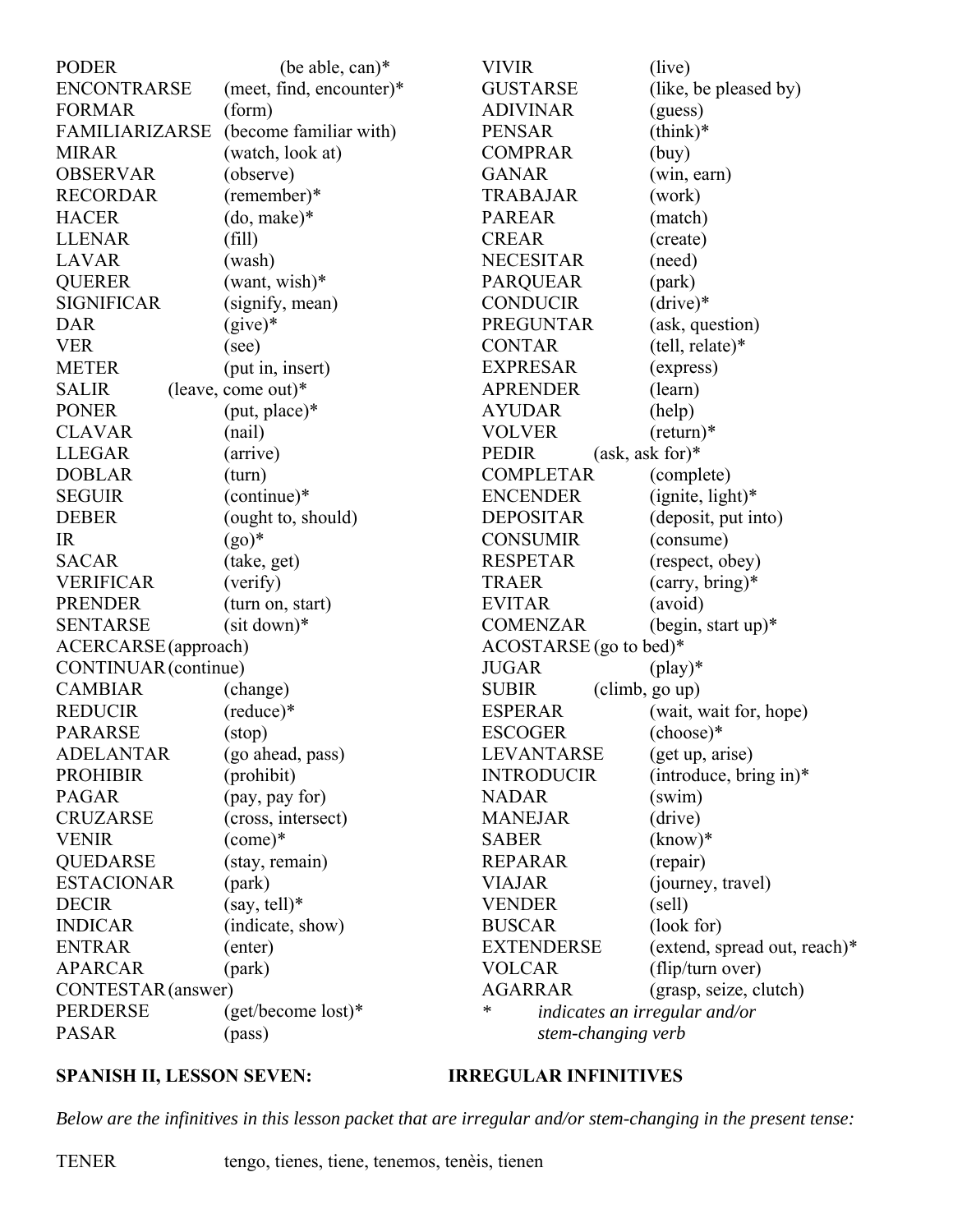| <b>OFRECER</b>     | ofrezco, ofreces, ofrece, ofrecemos, ofreceis, ofrecen                                   |
|--------------------|------------------------------------------------------------------------------------------|
| <b>PODER</b>       | puedo, puedes, puede, podemos, podèis, pueden                                            |
| <b>ENCONTRARSE</b> | me encuentro, te encuentras, se encuentra, nos encontramos, os encontrais, se encuentran |
| <b>RECORDAR</b>    | recuerdo, recuerdas, recuerda, recordamos, recordàis, recuerdan                          |
| <b>HACER</b>       | hago, haces, hace, hacemos, hacèis, hacen                                                |
| <b>QUERER</b>      | quiero, quieres, quiere, queremos, querèis, quieren                                      |
| <b>DAR</b>         | doy, das, da, damos, dais, dan                                                           |
| <b>SALIR</b>       | salgo, sales, sale, salimos, salis, salen                                                |
| <b>PONER</b>       | pongo, pones, pone, ponemos, poneis, ponen                                               |
| <b>SEGUIR</b>      | sigo, sigues, sigue, seguimos, seguis, siguen                                            |
| IR                 | voy, vas, va, vamos, vais, van                                                           |
| <b>SENTARSE</b>    | me siento, te, sientas, se, sienta, nos sentamos, os sentáis, se sientan                 |
| <b>REDUCIR</b>     | reduzco, reduces, reduce, reducimos, reducis, reducen                                    |
| <b>VENIR</b>       | vengo, vienes, viene, venimos, venis, vienen                                             |
| <b>DECIR</b>       | digo, dices, dice, decimos, decis, dicen                                                 |
| <b>PERDERSE</b>    | me pierdo, te pierdes, se pierde, nos perdimos, os perdèis, se pierden                   |
| <b>PENSAR</b>      | pienso, piensas, piensa, pensamos, pensàis, piensan                                      |
| <b>CONDUCIR</b>    | conduzco, conduces, conduce, conducimos, conducis, conducen                              |
| <b>CONTAR</b>      | cuento, cuentas, cuenta, contamos, contàis, cuentan                                      |
| <b>VOLVER</b>      | vuelvo, vuelves, vuelve, volvemos, volvèis, vuelven                                      |
| <b>PEDIR</b>       | pido, pides, pide, pedimos, pedis, piden                                                 |
| <b>ENCENDER</b>    | enciendo, enciendes, enciende, encendemos, encendèis, encienden                          |
| <b>TRAER</b>       | traigo, traes, trae, traemos, traèis, traen                                              |
| <b>COMENZAR</b>    | comienzo, comienzas, comienza, comenzamos, comenzais, comenzan                           |
|                    | ACOSTARSE me acuesto, te acuestas, se acuesta, nos acostamos, os acostáis, se acuestan   |
| <b>JUGAR</b>       | juego, juegas, juega, jugamos, jugais, juegan                                            |
| <b>ESCOGER</b>     | escojo, escoges, escoge, escogemos, escogèis, escogen                                    |
| <b>INTRODUCIR</b>  | introduzco, introduces, introduce, introducimos, introducis, introducen                  |
| <b>SABER</b>       | sè, sabes, sabe, sabemos, sabèis, saben                                                  |
| <b>EXTENDERSE</b>  | me extiendo, te extiendes, se extiende, nos extendemos, os extendêis, se extienden       |
|                    |                                                                                          |

*These are the ones with irregular past participles:*

| <b>HACER</b>  | hecho  |
|---------------|--------|
| <b>PONER</b>  | puesto |
| IR.           | ido    |
| <b>DECIR</b>  | dicho  |
| <b>VOLVER</b> | vuelto |

#### SPANISH II, LESSON SEVEN, EXERCISE: SUBJECT/VERB AGREEMENT

*Directions: Fill in the blank with the present tense form of the verb indicated in parentheses. Then write the verb form in the other indicated tenses. Then translate the sentence in the tense indicated by an asterisk:*

01. El conductor \_\_\_\_\_\_\_\_\_\_\_\_\_\_el carro en el parqueo municipal en el centro de la ciudad. (APARCAR) preterite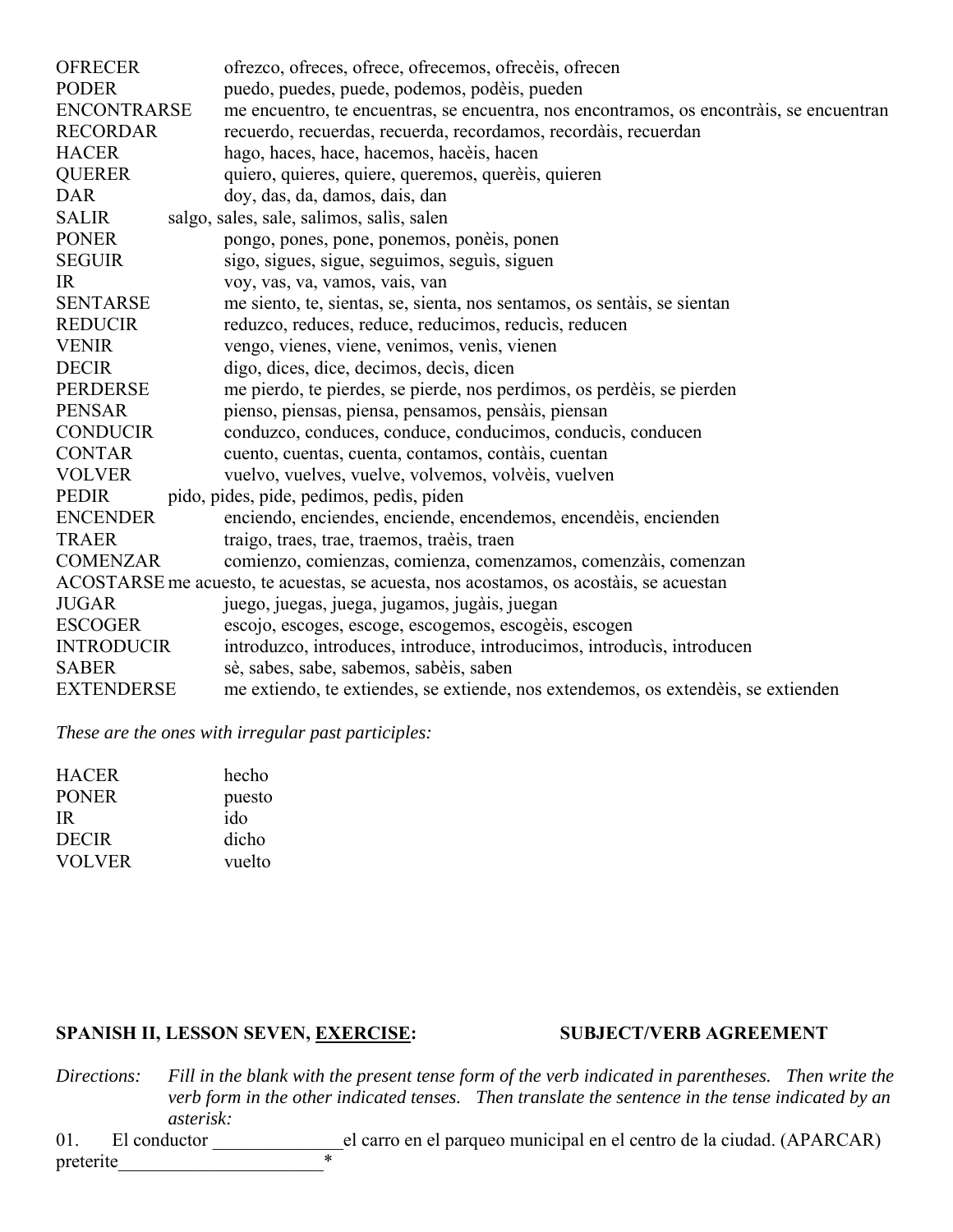| future                                                        |                                                                                     |
|---------------------------------------------------------------|-------------------------------------------------------------------------------------|
| conditional conditional                                       |                                                                                     |
| pres prog                                                     |                                                                                     |
| pres perf                                                     |                                                                                     |
|                                                               |                                                                                     |
| Los pasajeros<br>02.                                          | del carro en el hombrillo de la autopista. (BAJARSE)                                |
| preterite<br><u>.</u>                                         |                                                                                     |
| imperfect                                                     | $\ast$                                                                              |
| future                                                        |                                                                                     |
| conditional                                                   |                                                                                     |
| pres prog                                                     |                                                                                     |
|                                                               |                                                                                     |
|                                                               |                                                                                     |
| 03.                                                           | Yo la moneda en la ranura del parquimetro. (METER)                                  |
| preterite                                                     |                                                                                     |
|                                                               |                                                                                     |
| future                                                        |                                                                                     |
|                                                               |                                                                                     |
| pres prog                                                     |                                                                                     |
|                                                               |                                                                                     |
|                                                               |                                                                                     |
| 04.                                                           | El conductor la rueda de recambio y la gata del baùl de su coche deportivo. (SACAR) |
| preterite                                                     |                                                                                     |
|                                                               |                                                                                     |
| future<br><u> 1980 - Andrea Andrew Maria III, martin a bh</u> |                                                                                     |
|                                                               |                                                                                     |
|                                                               |                                                                                     |
| pres perf                                                     |                                                                                     |
|                                                               |                                                                                     |
| 05.                                                           | El ròtulo la dirección a la entrada de la carretera. (INDICAR)                      |
| preterite                                                     |                                                                                     |
| imperfect                                                     |                                                                                     |
| future                                                        |                                                                                     |
| conditional                                                   |                                                                                     |
| pres prog                                                     | *                                                                                   |
| pres perf                                                     |                                                                                     |
|                                                               |                                                                                     |

| 06.<br>Nosotros no | los cohetes, las armas, ni la basura al bosque. (LLEVAR) |
|--------------------|----------------------------------------------------------|
| preterite          |                                                          |
| imperfect          |                                                          |
| future             |                                                          |
| conditional        |                                                          |
| pres prog          |                                                          |
| *<br>pres perf     |                                                          |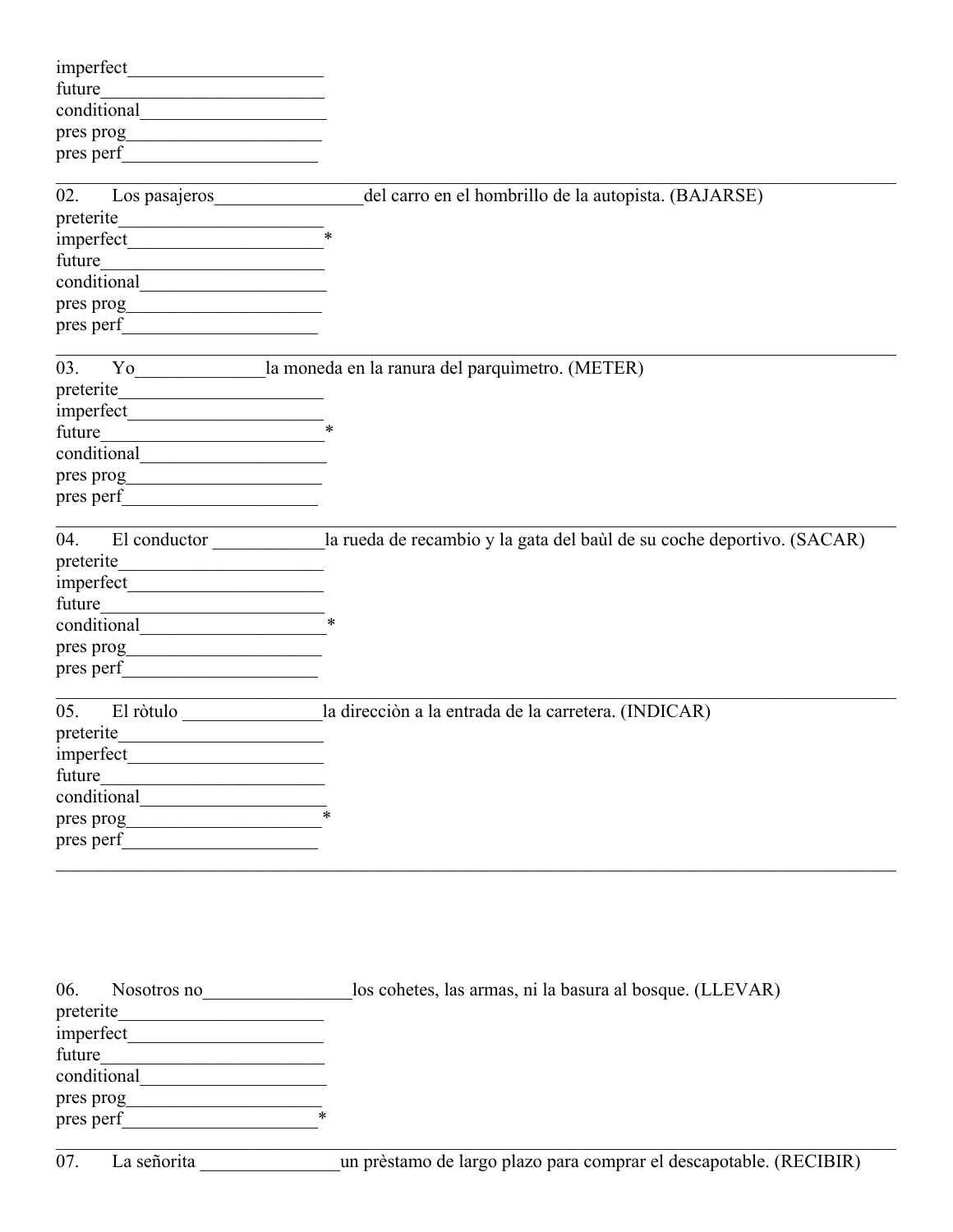|                                                                                                                                | $*$                                                                     |
|--------------------------------------------------------------------------------------------------------------------------------|-------------------------------------------------------------------------|
|                                                                                                                                |                                                                         |
| future                                                                                                                         |                                                                         |
|                                                                                                                                |                                                                         |
|                                                                                                                                |                                                                         |
|                                                                                                                                |                                                                         |
|                                                                                                                                |                                                                         |
|                                                                                                                                |                                                                         |
| $\text{preterite}$ *                                                                                                           |                                                                         |
|                                                                                                                                |                                                                         |
| future                                                                                                                         |                                                                         |
|                                                                                                                                |                                                                         |
|                                                                                                                                |                                                                         |
|                                                                                                                                |                                                                         |
|                                                                                                                                |                                                                         |
|                                                                                                                                | los semàforos a las bocacalles. (ENCONTRARSE)                           |
| preterite                                                                                                                      |                                                                         |
| $\frac{1}{2}$ imperfect $\frac{1}{2}$                                                                                          |                                                                         |
|                                                                                                                                |                                                                         |
|                                                                                                                                |                                                                         |
|                                                                                                                                |                                                                         |
|                                                                                                                                |                                                                         |
|                                                                                                                                |                                                                         |
| El autobus<br>10.                                                                                                              | al centro de la ciudad. (ACERCARSE)                                     |
|                                                                                                                                |                                                                         |
|                                                                                                                                |                                                                         |
| future<br><u> 1989 - Johann Barn, mars ar breis besteht fan de Fryske kommunenter oantal fan de Fryske kommunente fan de f</u> |                                                                         |
|                                                                                                                                |                                                                         |
|                                                                                                                                |                                                                         |
| pres perf                                                                                                                      |                                                                         |
|                                                                                                                                |                                                                         |
|                                                                                                                                | 11. El señor una tasa de interès alta y un pago inicial grande. (PAGAR) |
| preterite                                                                                                                      |                                                                         |
|                                                                                                                                |                                                                         |
| future                                                                                                                         |                                                                         |
|                                                                                                                                |                                                                         |
|                                                                                                                                |                                                                         |
| pres <sub>perf</sub>                                                                                                           |                                                                         |
|                                                                                                                                |                                                                         |
|                                                                                                                                |                                                                         |
|                                                                                                                                |                                                                         |
| Los niños<br>12.                                                                                                               | en el bosque. (PERDERSE)                                                |
|                                                                                                                                |                                                                         |
|                                                                                                                                |                                                                         |
| future                                                                                                                         |                                                                         |
|                                                                                                                                |                                                                         |
|                                                                                                                                |                                                                         |
| pres perf                                                                                                                      |                                                                         |
|                                                                                                                                | la benzina para su SUV. (COMPRAR)                                       |
| 13. El jòven tacaño no                                                                                                         |                                                                         |
|                                                                                                                                |                                                                         |
|                                                                                                                                |                                                                         |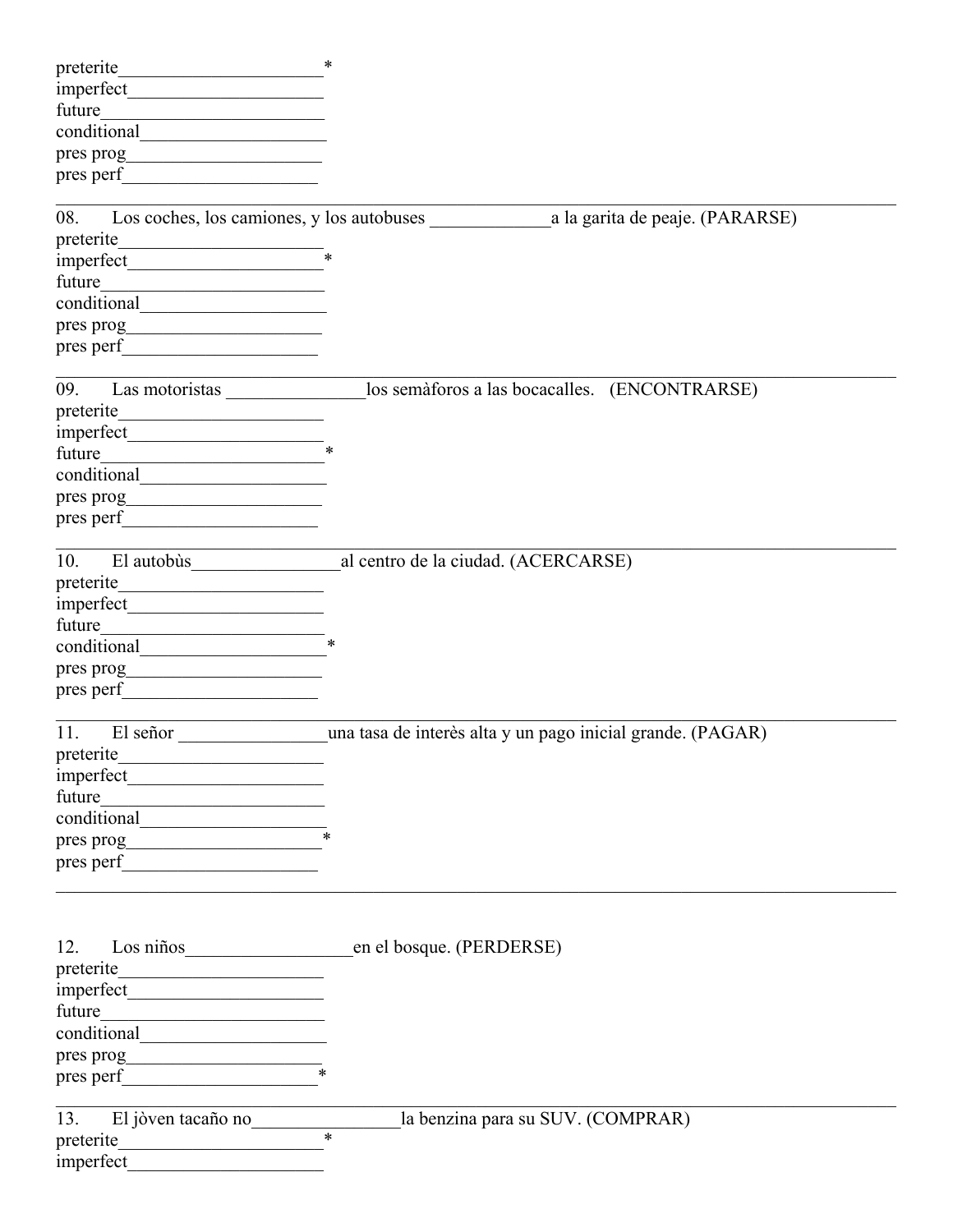| El agente de policia un tiquete bajo del parabrisas del camión. (PONER) |
|-------------------------------------------------------------------------|
|                                                                         |
|                                                                         |
|                                                                         |
|                                                                         |
|                                                                         |
|                                                                         |
|                                                                         |
|                                                                         |
|                                                                         |
|                                                                         |
|                                                                         |
| el lodo y los baches en el camino rural. (EVITAR)                       |
|                                                                         |
|                                                                         |
|                                                                         |
|                                                                         |
|                                                                         |
|                                                                         |
| las llaves y los permisos de conducir en sus bolsas. (LLEVAR)           |
|                                                                         |
|                                                                         |
|                                                                         |
|                                                                         |
|                                                                         |
|                                                                         |
| El hombre su mascote en el bosque. (BUSCAR)                             |
|                                                                         |
|                                                                         |
|                                                                         |
|                                                                         |
|                                                                         |
|                                                                         |
|                                                                         |

### SPANISH II, LESSON SEVEN, EXERCISE: **GENDER/NUMBER AGREEMENT**

*Directions: Write the correct modifier form for the noun given. Then translate the phase:*

01. El señal (intermittent) 02. El moto (modern) 03. Los frenos (worn out) 04. La ventanilla (wide) 06. Los cohetes (dangerous)  $\overline{07}$ . El bosque  $(dark)$ 08. El camino (familiar) \_\_\_\_\_\_\_\_\_\_\_\_\_\_\_\_\_\_\_\_\_\_\_\_\_\_\_\_\_\_\_\_\_\_\_\_\_\_\_ 09. Los baches\_\_\_\_\_\_\_\_\_\_\_\_\_\_\_\_(deep) 10. La basura (stinking)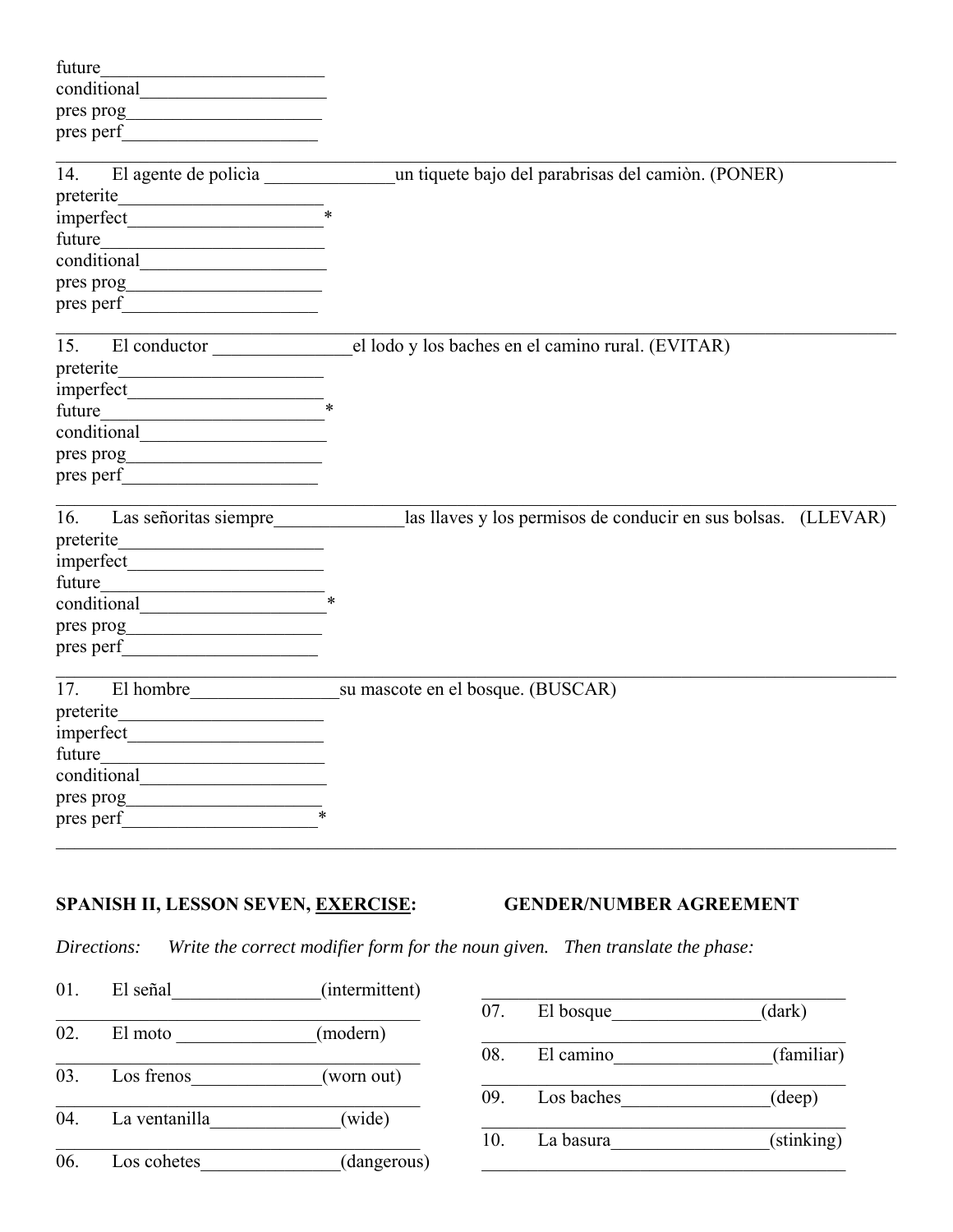| 11. | El precio                                                                                                                                                                                                                      | (low)                            |                   |                                          |                            |
|-----|--------------------------------------------------------------------------------------------------------------------------------------------------------------------------------------------------------------------------------|----------------------------------|-------------------|------------------------------------------|----------------------------|
|     |                                                                                                                                                                                                                                |                                  | 30.               | Los carriles de sentido                  | (one-way)                  |
| 12. | El dueño                                                                                                                                                                                                                       | $\overline{\text{(stingly)}}$    |                   |                                          |                            |
| 13. |                                                                                                                                                                                                                                | $\overline{\text{(fair)}}$       | 31.               | Las luces                                | $(\text{red})$             |
|     | Las reglas                                                                                                                                                                                                                     |                                  | $\overline{32}$ . | La autovia                               | (main)                     |
| 14. | La velocidad                                                                                                                                                                                                                   | (maximum)                        |                   | <u> 1990 - Johann Barbara, martxa al</u> |                            |
|     |                                                                                                                                                                                                                                |                                  | $\overline{33}$ . | Las partes                               | $\overline{(underground)}$ |
| 15. | La dirección                                                                                                                                                                                                                   | (indicated)                      |                   |                                          |                            |
|     |                                                                                                                                                                                                                                |                                  | 34.               | El tanque                                | (empty)                    |
| 16. | Las entradas                                                                                                                                                                                                                   | (narrow)                         |                   |                                          |                            |
| 17. |                                                                                                                                                                                                                                | (closed)                         | 35.               | El peaje                                 | (costly, expensive)        |
|     | Los capos                                                                                                                                                                                                                      |                                  | 36.               | Las esquinas                             | (opposite)                 |
| 18. | La puerta                                                                                                                                                                                                                      | (open)                           |                   |                                          |                            |
|     |                                                                                                                                                                                                                                |                                  | $\overline{37}$ . | El taxi                                  | (slow)                     |
| 19. | La guantera                                                                                                                                                                                                                    | (full)                           |                   |                                          |                            |
|     |                                                                                                                                                                                                                                |                                  | 38.               | Las llaves                               | (bent)                     |
| 20. | La vuelta                                                                                                                                                                                                                      | (left)                           |                   |                                          |                            |
| 21. | Las llantas                                                                                                                                                                                                                    | (flat)                           | $\overline{39}$ . | El prèstamo de plazo                     | (long)                     |
|     |                                                                                                                                                                                                                                |                                  | 40.               | Las avenidas                             | (crowded)                  |
| 22. | El ròtulo                                                                                                                                                                                                                      | (obvious)                        |                   |                                          |                            |
|     |                                                                                                                                                                                                                                |                                  | 41.               | Las regiones                             | (rural)                    |
| 23. | El parabrisas                                                                                                                                                                                                                  | (torn)                           |                   |                                          |                            |
|     |                                                                                                                                                                                                                                |                                  | $\overline{42.}$  | Las ruedas                               | (small)                    |
| 24. | La ranura en la contrata del contratto del contratto del contratto del contratto del contratto del contratto del contratto del contratto del contratto del contratto del contratto del contratto del contratto del contratto d | (empty)                          |                   |                                          |                            |
| 25. | El parqueo                                                                                                                                                                                                                     | (free, open)                     | 43.               | El ascensor                              | (rapid)                    |
|     |                                                                                                                                                                                                                                |                                  | 44.               | El argumento                             | (serious)                  |
| 26. | Los parquimetros                                                                                                                                                                                                               | (broken)                         |                   |                                          |                            |
|     |                                                                                                                                                                                                                                |                                  | 45.               | El puente                                | (marvellous)               |
| 27. | El aire                                                                                                                                                                                                                        | (contaminated)                   |                   |                                          |                            |
|     |                                                                                                                                                                                                                                |                                  | 46.               | La salida                                | (early)                    |
| 28. | La salida                                                                                                                                                                                                                      | (next)                           |                   |                                          |                            |
|     |                                                                                                                                                                                                                                |                                  | 47.               | Las contestas                            | (courteous)                |
| 29. | La lìnea                                                                                                                                                                                                                       | $\overline{\text{(continuous)}}$ |                   |                                          |                            |

## SPANISH II, LESSON SEVEN, EXERCISE:

## MATCHING/GROUPING VOCABULARY

Directions: From the vocabulary lists, write five words that match the following categories. Then translate the words:

| <b>NOUNS:</b>             |                      |     |                           |                         |  |
|---------------------------|----------------------|-----|---------------------------|-------------------------|--|
|                           | YOU MAY HAVE TO PAY: | 01. |                           | 02.                     |  |
| 01.                       |                      | 02. |                           | 03.                     |  |
| 02.                       |                      | 03. |                           | 04.                     |  |
| 03.                       |                      | 04. |                           | 05.                     |  |
| 04.                       |                      | 05. |                           |                         |  |
| 05.                       |                      |     |                           | <b>PARTS OF A CITY:</b> |  |
| <b>UNPLEASANT THINGS:</b> |                      |     | <b>KINDS OF VEHICLES:</b> | UI.                     |  |
|                           |                      | 01. |                           | 02.                     |  |
|                           |                      |     |                           |                         |  |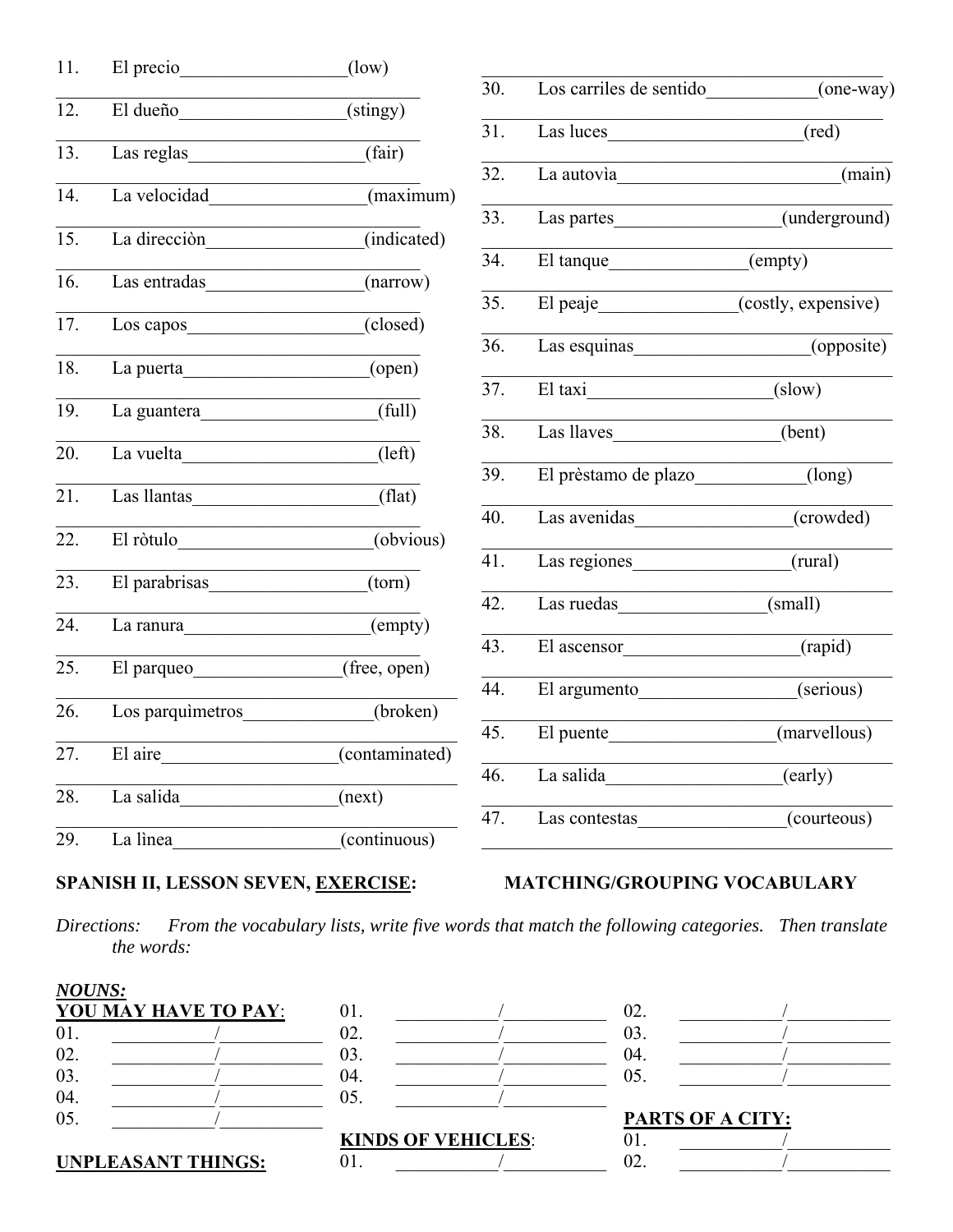03. 04. 05.

### **WHERE YOU CAN DRIVE:**

| 01. |  |
|-----|--|
| 02. |  |
| 03. |  |
| 04. |  |
| 05. |  |

### **PEOPLE:**

| 01. |  |
|-----|--|
| 02. |  |
| 03. |  |
| 04. |  |
| 05. |  |

| <b>PARTS OF A CAR:</b> |  |  |  |  |
|------------------------|--|--|--|--|
| 01.                    |  |  |  |  |
| 02.                    |  |  |  |  |
| 03.                    |  |  |  |  |
| 04.                    |  |  |  |  |
| 05.                    |  |  |  |  |

### **THINGS TO OBEY:**

| 01. |  |
|-----|--|
| 02. |  |
| 03. |  |
| 04. |  |
| 05. |  |

### **PARTS OF A ROAD:**

| 01. |  |
|-----|--|
| 02. |  |
| 03. |  |
| 04. |  |
| 05. |  |

### WHEN?  $01$ 02.

| 01. |  |
|-----|--|
| 02. |  |
| 03. |  |
| 04. |  |
| 05. |  |
|     |  |

 $\sqrt{2}$ 

#### <u>MODIFIERS/EXPRESSIONS:</u> PLACE/LOCATION:

| 01. |  |
|-----|--|
| 02. |  |
| 03. |  |
| 04. |  |
| 05. |  |

# **INFINITIVES:**

|     | $\frac{1}{2}$ |
|-----|---------------|
| 01. |               |
| 02. |               |
| 03. |               |
| 04. |               |
| 05. |               |
|     |               |

 $\sqrt{2}$ 

 $\sqrt{ }$ 

### **TIME/SEQUENCE:**

| 01. |  |
|-----|--|
| 02. |  |
| 03. |  |
| 04. |  |
| 05. |  |

#### 04.  $\sqrt{2}$

**MOVING IN A CAR:** 

#### **DIRECTIONS:**

|     | ___ |  |
|-----|-----|--|
| 01. | 01. |  |
| 02. | 02. |  |
| 03. | 03. |  |
| 04. | 04. |  |
| 05. | 05. |  |
|     |     |  |

### **SPANISH II, LESSON SEVEN, EXERCISE:**

#### **PRONOUNS**

Fill in the correct pronoun form that replaces the bold-faced underlined nouns. Then translate Directions: the sentences:

 $\frac{1}{2}$ 

- 01. Yo he comprado los libros nuevos. he comprado.
- Ella lavaria las ventanas sucias. Ella 02. lavaria.

### **QUESTION WORDS:**

**QUANTITY:** 

01.

02.

03.

04.

05.

| 01. |  |
|-----|--|
| 02. |  |
| 03. |  |
| 04. |  |
| 05. |  |

| <b>CEASE MOVING:</b> |  |  |
|----------------------|--|--|
| 01.                  |  |  |
| 02.                  |  |  |
| 03.                  |  |  |
| 04.                  |  |  |
| - -                  |  |  |

# 05.

 $01.$ 

02. 03.

| YOU MAY DO WITH A COIN: |  |  |  |  |
|-------------------------|--|--|--|--|
| 01.                     |  |  |  |  |
| 02.                     |  |  |  |  |
| 03.                     |  |  |  |  |
| 04.                     |  |  |  |  |
| 05.                     |  |  |  |  |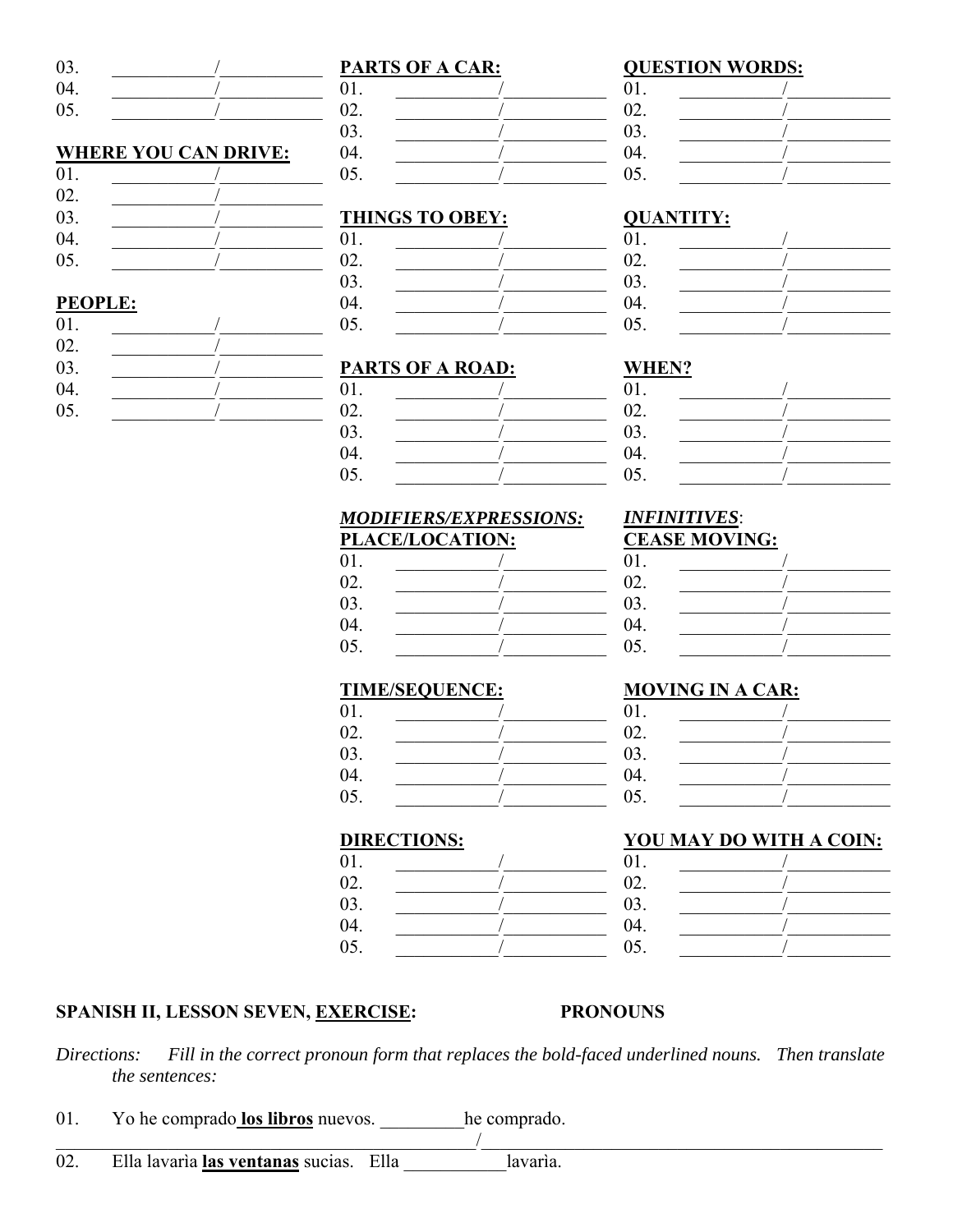| 03. | Las alumnas escogeràn las respuestas correctas. escogeràn.                                                                                                                                                                     |                                              |             |
|-----|--------------------------------------------------------------------------------------------------------------------------------------------------------------------------------------------------------------------------------|----------------------------------------------|-------------|
| 04. | Vemos la entrada de la carretera. vemos.                                                                                                                                                                                       |                                              |             |
| 05. | Hemos reparado el motor del carro.                                                                                                                                                                                             | hemos reparado.                              |             |
| 06. | Estamos sacando la gata y la llanta de recambio del baùl. estamos sacando del baùl.                                                                                                                                            |                                              |             |
| 07. | Tù pediste la dirección del agente de policia. pediste de policiera de policiera de policiera de policiera de policiera de policiera de policiera de policiera de policiera de policiera de policiera de policiera de policier |                                              |             |
| 08. | Los conductores están metiendo las monedas en la ranura. están metiendo en la ranura.                                                                                                                                          |                                              |             |
| 09. | Tengo que evitar los baches en el camino. Tengo que evitar                                                                                                                                                                     |                                              |             |
| 10. |                                                                                                                                                                                                                                |                                              |             |
| 11. | La fogatà encenderà el bosque. La fogata encenderà.                                                                                                                                                                            |                                              |             |
| 12. | Hay que cerrar las puertas. Hay que cerrar                                                                                                                                                                                     |                                              |             |
| 13. | El señor recibiò un prèstamo a largo plazo del banco.                                                                                                                                                                          |                                              | recibiò.    |
| 14. | Los mochileros llevaron un hornillo.<br>llevaron.                                                                                                                                                                              |                                              |             |
| 15. |                                                                                                                                                                                                                                | the control of the control of the control of |             |
| 16. | Los conductores sàbios respetan los ròtulos y los semàforos.                                                                                                                                                                   |                                              | respetan.   |
| 17. | Tú no debes aparcar el coche en la acera. No debes aparcar en la acera.                                                                                                                                                        |                                              |             |
| 18. |                                                                                                                                                                                                                                |                                              | ha perdido. |
| 19. | ¡Ten cuidado en cruzar la bocacalle! ¡Ten cuidado en cruzar_                                                                                                                                                                   |                                              |             |
| 20. | Las reglas prohibian las armas en la ciudad. Las reglas prohibian en la ciudad.                                                                                                                                                |                                              |             |
|     |                                                                                                                                                                                                                                |                                              |             |

### SPANISH II, LESSON SEVEN, EXERCISE: MORE PRONOUNS

*Directions: Translate the sentences into Spanish: (use familiar commands where needed)*

 $\_$  , and the set of the set of the set of the set of the set of the set of the set of the set of the set of the set of the set of the set of the set of the set of the set of the set of the set of the set of the set of th

- 01. The police agent is giving the driver a ticket. He is giving it to him.
- 02. We paid the collector the toll. We paid it to her.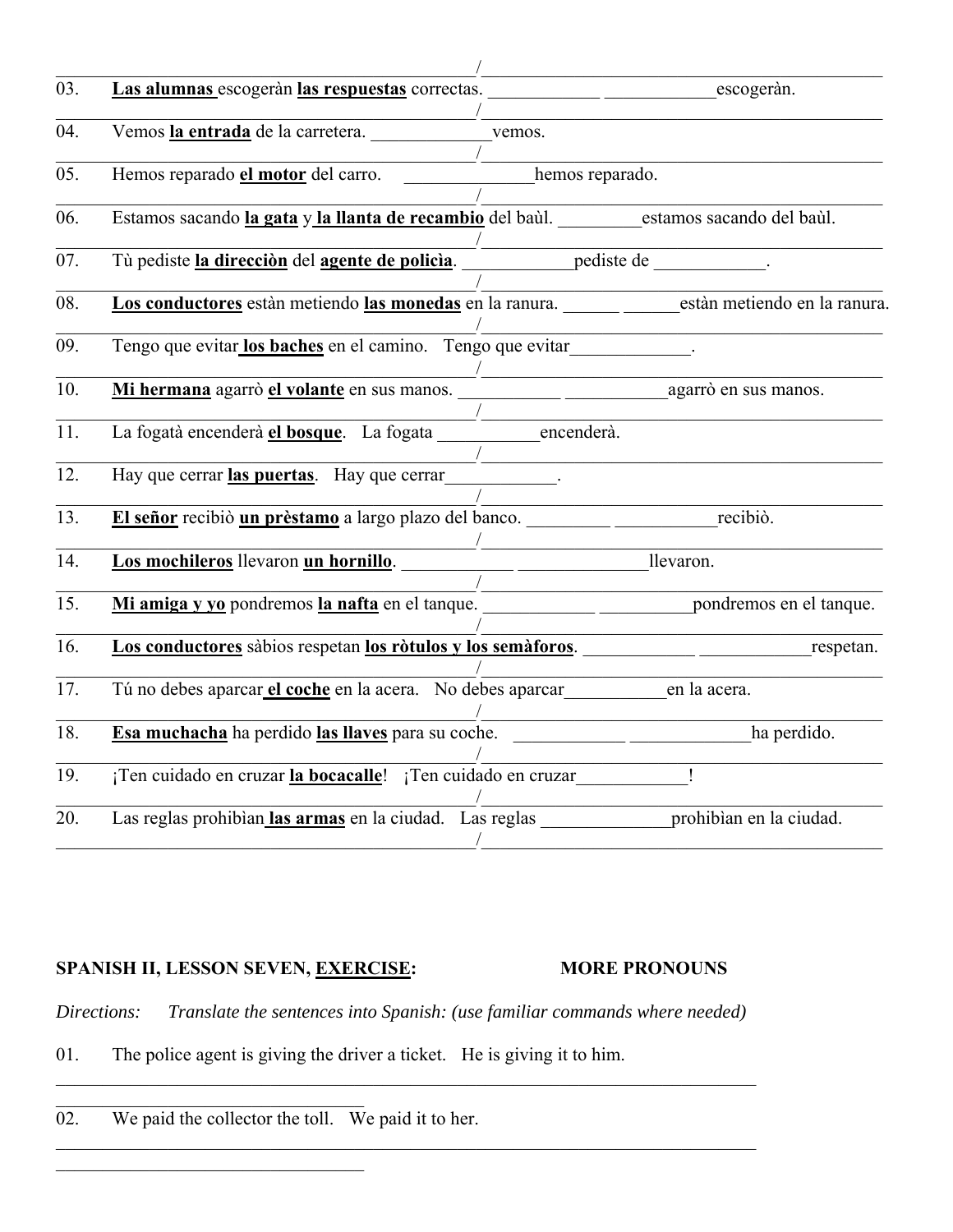03. The owner of the hotel showed us the entrance to the highway. She showed it to us.

04. The banker has given the woman a long-term loan. He has given it to her.

05. Those vendors would sell the traveler some rockets. They would sell them to him.

06. The young lady bathed and then washed the dog. She bathed and then washed it.

07. I would buy my son a car. I would buy it for him.

08. That old man will sell the girl the apples. He will sell them to her.

09. The teacher was telling the students an interesting story. She was telling it to them.

10. You know the correct answers . Tell them to me.

11. My uncle needs the tools in the storage building. Get them for him.

12. That man knows the intersection where the hotel is. He will show it to me.

13. You have Jose's cell phone. Return it to him.

 $\mathcal{L}_\text{max}$  and  $\mathcal{L}_\text{max}$  and  $\mathcal{L}_\text{max}$  and  $\mathcal{L}_\text{max}$ 

14. My keys are on the table beside the door. Yours are on the kitchen counter.

 $\mathcal{L}_\mathcal{L} = \mathcal{L}_\mathcal{L} = \mathcal{L}_\mathcal{L} = \mathcal{L}_\mathcal{L} = \mathcal{L}_\mathcal{L} = \mathcal{L}_\mathcal{L} = \mathcal{L}_\mathcal{L} = \mathcal{L}_\mathcal{L} = \mathcal{L}_\mathcal{L} = \mathcal{L}_\mathcal{L} = \mathcal{L}_\mathcal{L} = \mathcal{L}_\mathcal{L} = \mathcal{L}_\mathcal{L} = \mathcal{L}_\mathcal{L} = \mathcal{L}_\mathcal{L} = \mathcal{L}_\mathcal{L} = \mathcal{L}_\mathcal{L}$ 

15. The girl who is leaving is my sister. The ones arriving are yours.

#### **SPANISH II, LESSON SEVEN, EXERCISE: TRANSLATION**

*Directions: Translate the following story:*

 Era el fin del semestre, y seis estudiantes en Madrid decidieron viajar en coche a ver unos lugares de interès de España. Uno de los estudiantes tenìa un SUV con bastante capacidad. Verificaron la condiciòn de las llantas y de la rueda de recambio. Un mecànico hizo una inspecciòn del motor, los parabrisas, y los frenos. No habìa ninguna problema.

 Empezaron el viaje. Consultaron el mapa de la ciudad para descubrir la entrada a la carretera a Segovia, una ciudad antigua al norte de Madrid. Querìan ver el castillo famoso allì. Al entrar en la carretera, se acercaron a una garita de peaje. Se pararon para pagar el peaje al cobrador. De allì continuaron en la carretera a la velocidad màxima.